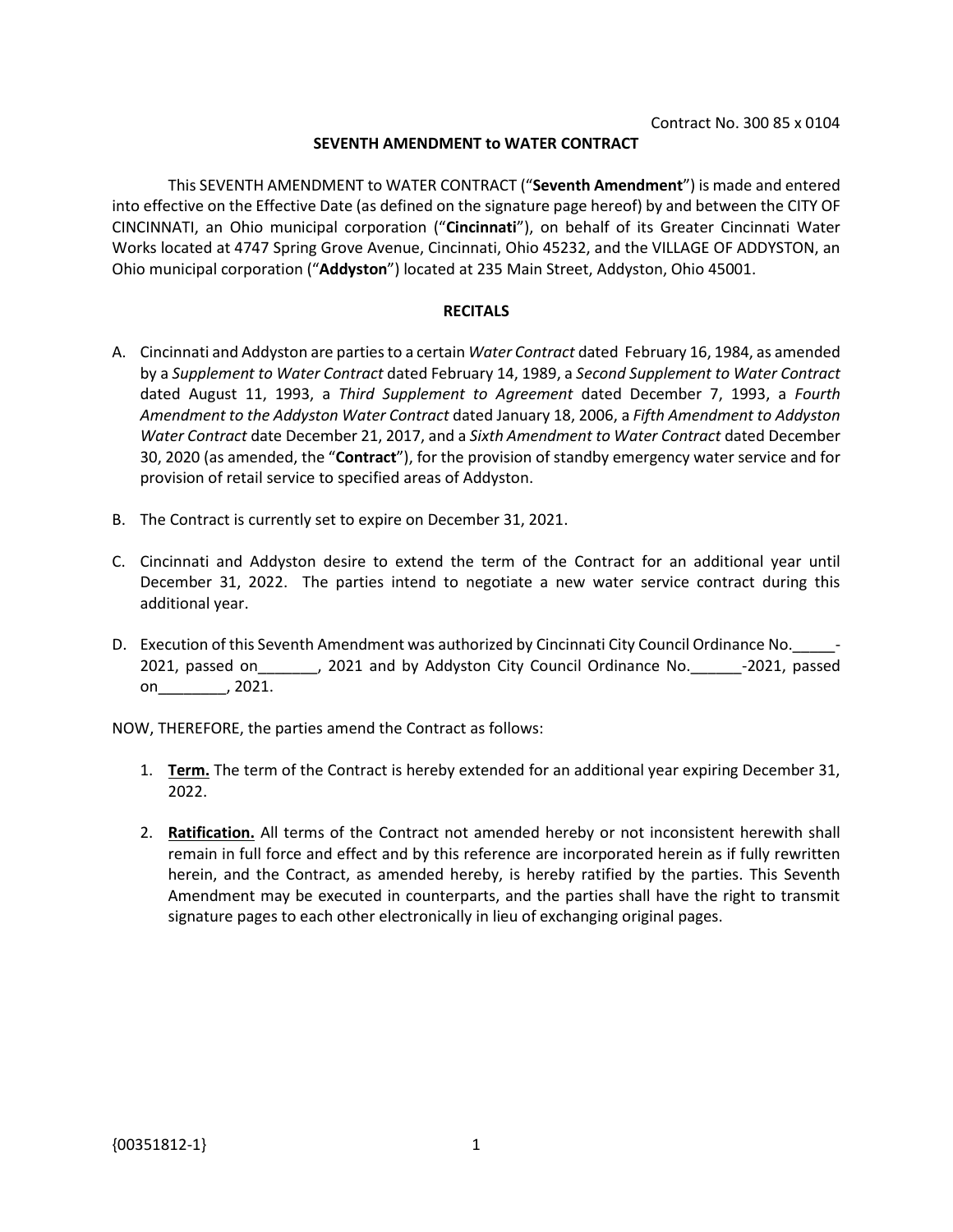Executed by the parties on the dates indicated below their respective signatures, effective as of the later of such dates (the "**Effective Date**").

## **VILLAGE OF ADDYSTON**

By: \_\_\_\_\_\_\_\_\_\_\_\_\_\_\_\_\_\_\_\_\_\_\_ Mayor Lisa Mear Date: \_\_\_\_\_\_\_\_\_\_\_\_\_\_\_\_\_2021

Approved as to form by:

\_\_\_\_\_\_\_\_\_\_\_\_\_\_\_\_\_\_\_\_\_\_\_\_\_\_\_ Village of Addyston, Law Director

[CINCINNATI SIGNATURE PAGE FOLLOWS]